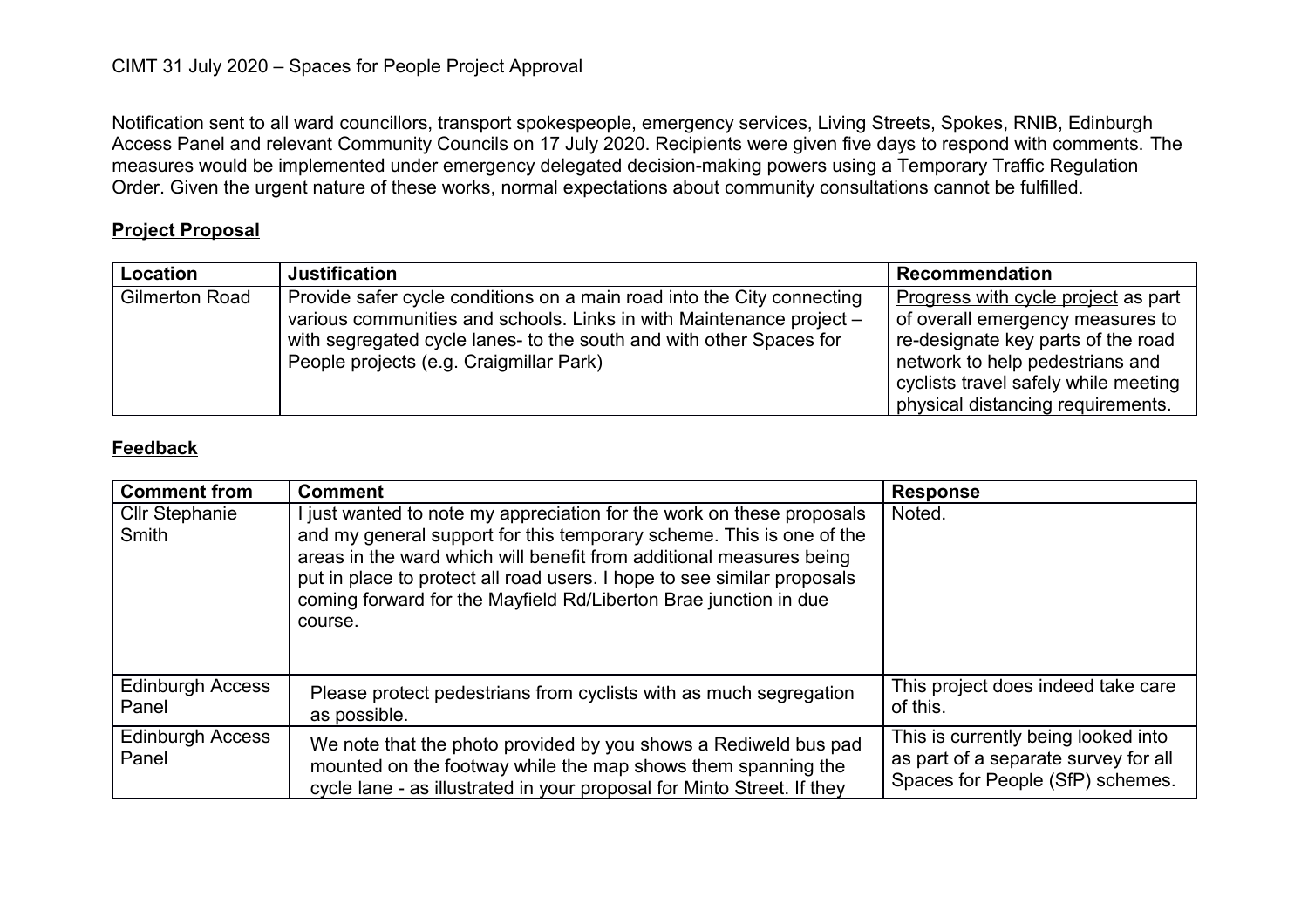|                                  | will in fact span the cycle lane, they entail the same risks to<br>pedestrians as floating bus stops. In fact bus pads are probably<br>even higher risk than floating bus stops in that they are less<br>conspicuous than floating bus stops. It's therefore essential to put<br>measures in place to slow cyclists right down as they approach, eg<br>zebra crossings, rumble strips, chicanes, signage. |                                                                                     |
|----------------------------------|-----------------------------------------------------------------------------------------------------------------------------------------------------------------------------------------------------------------------------------------------------------------------------------------------------------------------------------------------------------------------------------------------------------|-------------------------------------------------------------------------------------|
| <b>Edinburgh Access</b><br>Panel | Please ensure the bus pads do not cause a trip hazard and are<br>easily and safely usable by people with mobility difficulties or a<br>vision impairment. This is especially important as the bus pads<br>deteriorate with wear and tear, weather conditions and vandalism.<br>They will need to be checked and maintained regularly.                                                                     | See above.                                                                          |
| <b>Edinburgh Access</b><br>Panel | Please ensure that parking provision for blue badge holders after<br>the emergency measures have been put in place is equivalent to the<br>current provision.                                                                                                                                                                                                                                             | Parking and access for blue badge<br>holders will be retained wherever<br>possible. |
| Spokes                           | We strongly support the proposal to install temporary protected cycle<br>lanes on Gilmerton Road. Gilmerton Road is an important route for<br>cyclists heading into the city centre not just from Thelnch, Moredun<br>and Gilmerton, but also from large sections of Midlothian                                                                                                                           | Noted.                                                                              |
| Spokes                           | <b>General comments</b><br><b>Pinch points:</b> We are pleased to see cycle lanes which get wider at<br>pinch points such as traffic<br>islands. These will be some of the first instances of such a layout in<br>Edinburgh, and we therefore hope that appropriate evaluation and<br>monitoring of their effectiveness is carried out, so that they can be<br>used more widely if successful.            | Noted.                                                                              |
| Spokes                           | <b>Junctions with side roads:</b> We believe that red screed should be<br>applied at all places where the cycle lane crosses a side road.                                                                                                                                                                                                                                                                 | This will be done at critical and<br>busy junctions.                                |
| Spokes                           | Pedestrian crossings: The zig-zag markings at pedestrian crossings<br>should contain a "cycle lane" - as has been done in the recent Spaces<br>for People scheme on Old Dalkeith Road.                                                                                                                                                                                                                    | This will be done.                                                                  |
| Spokes                           | <b>Bus stops and cycle lanes:</b> Although we believe that floating bus                                                                                                                                                                                                                                                                                                                                   | This will be part of the above                                                      |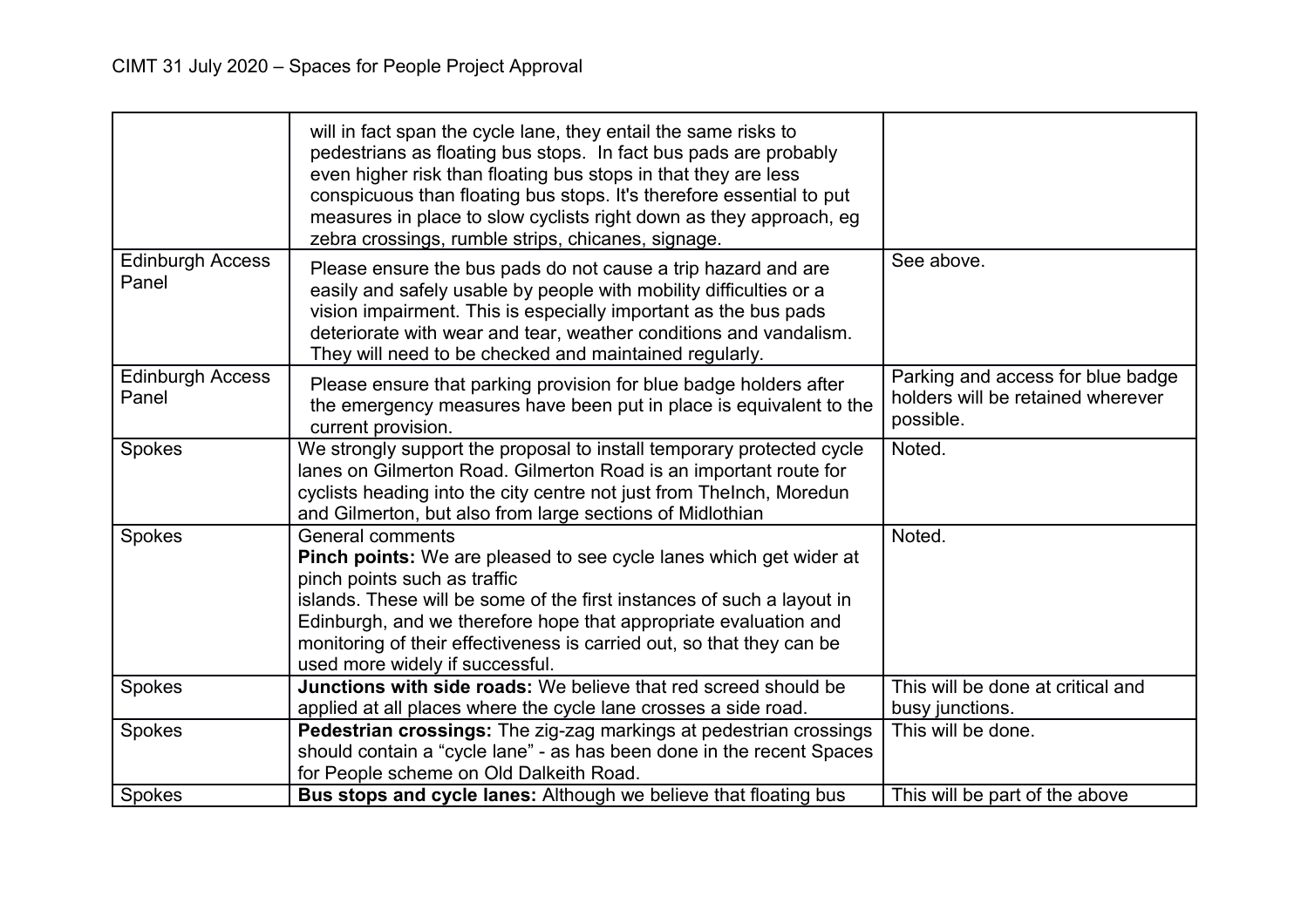|        | stops are the safest way of dealing with conflict at bus stops with<br>adjacent cycleways, we recognise that their implementation will not<br>always be feasible in Spaces for People projects. However, it is<br>important that monitoring and evaluation of the bus stop boarders on<br>Gilmerton Road also takes place, and that they are modified if found<br>to be unsatisfactory. Monitoring must also consider cyclists who<br>choose to enter the carriageway in order to pass buses at bus<br>stops. The ramps at bus stops should not be too steep or narrow, as<br>this will cause problems for people using non-standard cycles such as<br>recumbent bikes or handcycles.                                                                                                                                                                                                                                                                                                                                                                                                                                                                   | mentioned survey and of the<br>monitoring programme.                                                      |
|--------|---------------------------------------------------------------------------------------------------------------------------------------------------------------------------------------------------------------------------------------------------------------------------------------------------------------------------------------------------------------------------------------------------------------------------------------------------------------------------------------------------------------------------------------------------------------------------------------------------------------------------------------------------------------------------------------------------------------------------------------------------------------------------------------------------------------------------------------------------------------------------------------------------------------------------------------------------------------------------------------------------------------------------------------------------------------------------------------------------------------------------------------------------------|-----------------------------------------------------------------------------------------------------------|
| Spokes | Cyclist stop lines: In a number of places, stop lines are put in the<br>cycleway. We consider these to be unnecessary and<br>counterproductive, as they will lead to increased conflict between<br>pedestrians, cyclists and drivers                                                                                                                                                                                                                                                                                                                                                                                                                                                                                                                                                                                                                                                                                                                                                                                                                                                                                                                    | We have updated our drawings and<br>removed the stop lines where<br>possible.                             |
| Spokes | Liberton Road: Whilst we are pleased to see provisions for cyclists<br>on Gilmerton Road and the Craigmillar Park/Minto Street corridor, the<br>lack of similar proposals for the connecting section of Liberton Road<br>is disappointing. The following suggestions should be considered:<br>• Repainting the southbound ASL box at the Liberton Road/Gilmerton<br>Road.<br>• Resurfacing the Liberton Road/Gilmerton Road junction.<br>• A cycle lane, similar to those proposed at the Craigmillar<br>Park/Liberton Road junction, could be painted through the Liberton<br>Road/Gilmerton Road junction, in order to emphasise to drivers that<br>cyclists may be going straight on from the left hand lane at this<br>junction. Such a lane would need careful positioning, in order to<br>discourage drivers from<br>overtaking cyclists in the junction.<br>• Shortening the bus lane, and relocating the bus lane camera<br>accordingly. At present, many drivers pulling into the left hand lane at<br>the end of the bus lane cut up cyclists who are already in the left hand<br>lane. A shorter bus lane may reduce the prevalence of this. | We are currently working on this<br>missing link and will consider the<br>points that are mentioned here. |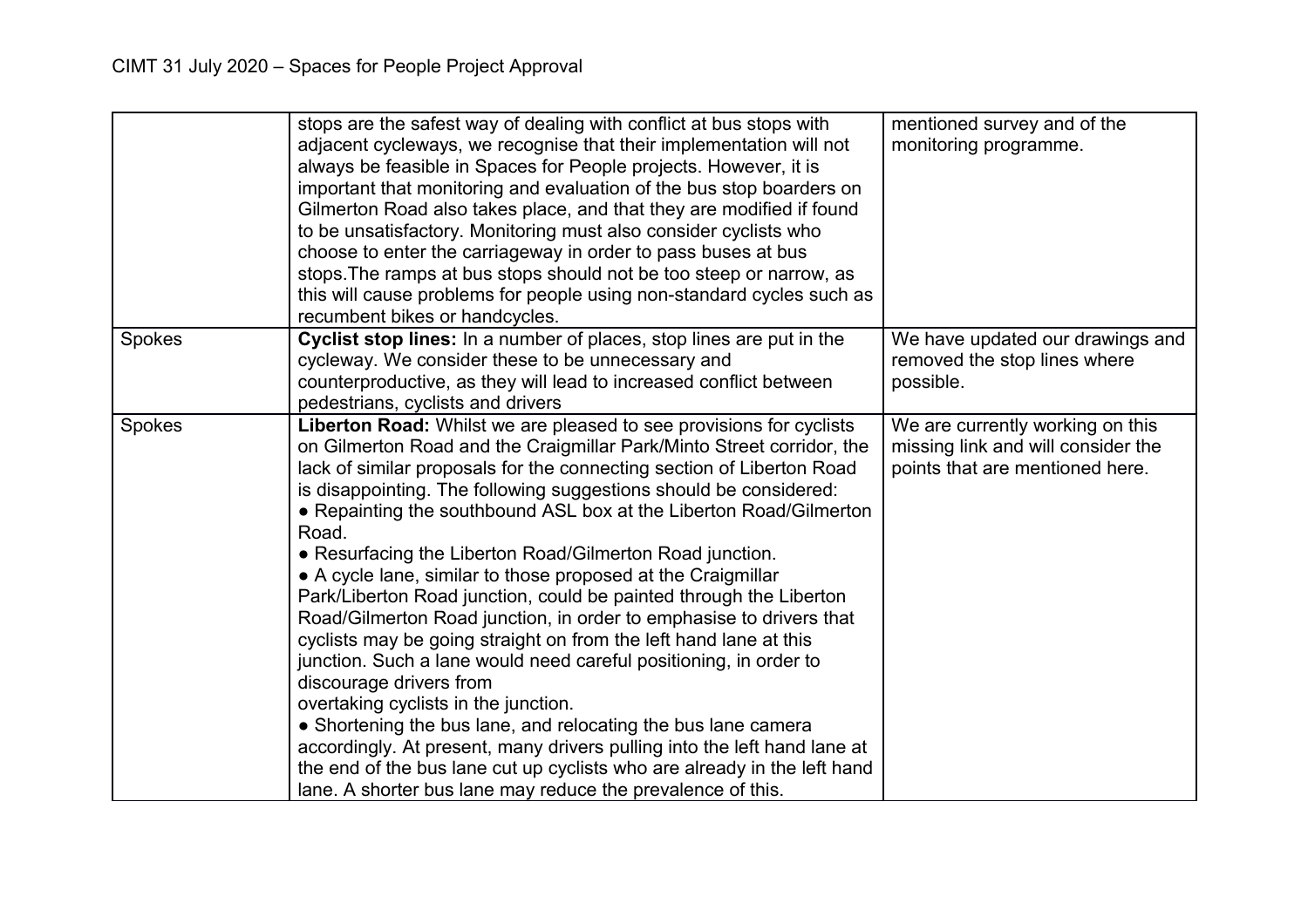|                       | • The radii of the junction could be tightened, in order to force drivers<br>to slow down more before turning left.                                                                                                                                                                                                                               |                                                                                                                                                                              |
|-----------------------|---------------------------------------------------------------------------------------------------------------------------------------------------------------------------------------------------------------------------------------------------------------------------------------------------------------------------------------------------|------------------------------------------------------------------------------------------------------------------------------------------------------------------------------|
| Spokes                | <b>Detailed comments</b><br>Northbound: There is a zebra marking just past Walter Scott<br>Avenue. It is not completely obvious why it is here, as there is no<br>pedestrian crossing at this location, and so we want to check that this                                                                                                         | It is not in the latest drawings.                                                                                                                                            |
|                       | wasn't a mistake.<br>A 1.3m cycle lane width at Double Hedges Road is far too narrow,<br>especially given the proximity to the traffic island. A 3m wide cycle<br>lane, as at other pinch points in the proposals, would be more<br>appropriate.                                                                                                  | This is a mistake and will be<br>changed to at least 1.5m.                                                                                                                   |
|                       | Since the central hatchings will be removed outside Liberton PS,<br>there is more than enough<br>room to have cycle lanes which are 2m wide, or even wider. The<br>general traffic lanes are proposed to be 4m wide, and these should<br>be narrowed in order to help reduce vehicle speeds outside a primary<br>school.                          | This is a good point and we will<br>increase the cycle lane width where<br>possible.                                                                                         |
| Spokes                | Southbound: At the traffic island just past Glenallan Drive, the<br>carriageway is 5.25m wide (including the cycle lane). We think that is<br>probably too narrow for a 1.8m cycle lane, and that close passes will<br>therefore continue at this location. The cycle lane should widen to 3m<br>here, as at other pinch points in the proposals. | 5.25m will be enough width for a<br>car and a cycle lane.                                                                                                                    |
| <b>Living Streets</b> | Gilmerton, Duddingston Road and Craigmillar Park.                                                                                                                                                                                                                                                                                                 |                                                                                                                                                                              |
|                       | These all appear to include a design where bus passengers boarding<br>or alighting have to cross the cycleway directly onto the bus - this<br>looks like a concept with even more pedestrian/cyclist conflict built in<br>than the 'floating' bus stops.                                                                                          | The principle of Bus Stop Bypasses<br>is generally accepted and applied<br>across the UK and Europe. Though<br>there are few examples in<br>Edinburgh, Bus Stop Bypasses are |
|                       | We note that the intention appears to be to put a "stop" sign for<br>cyclists before the bus stops. However, we are very sceptical that<br>many cyclists will come to a halt. We urge the council *not to                                                                                                                                         | included in Transport Scotland<br>design guidance (Cycling by<br>Design 2010) and CEC's Edinburgh                                                                            |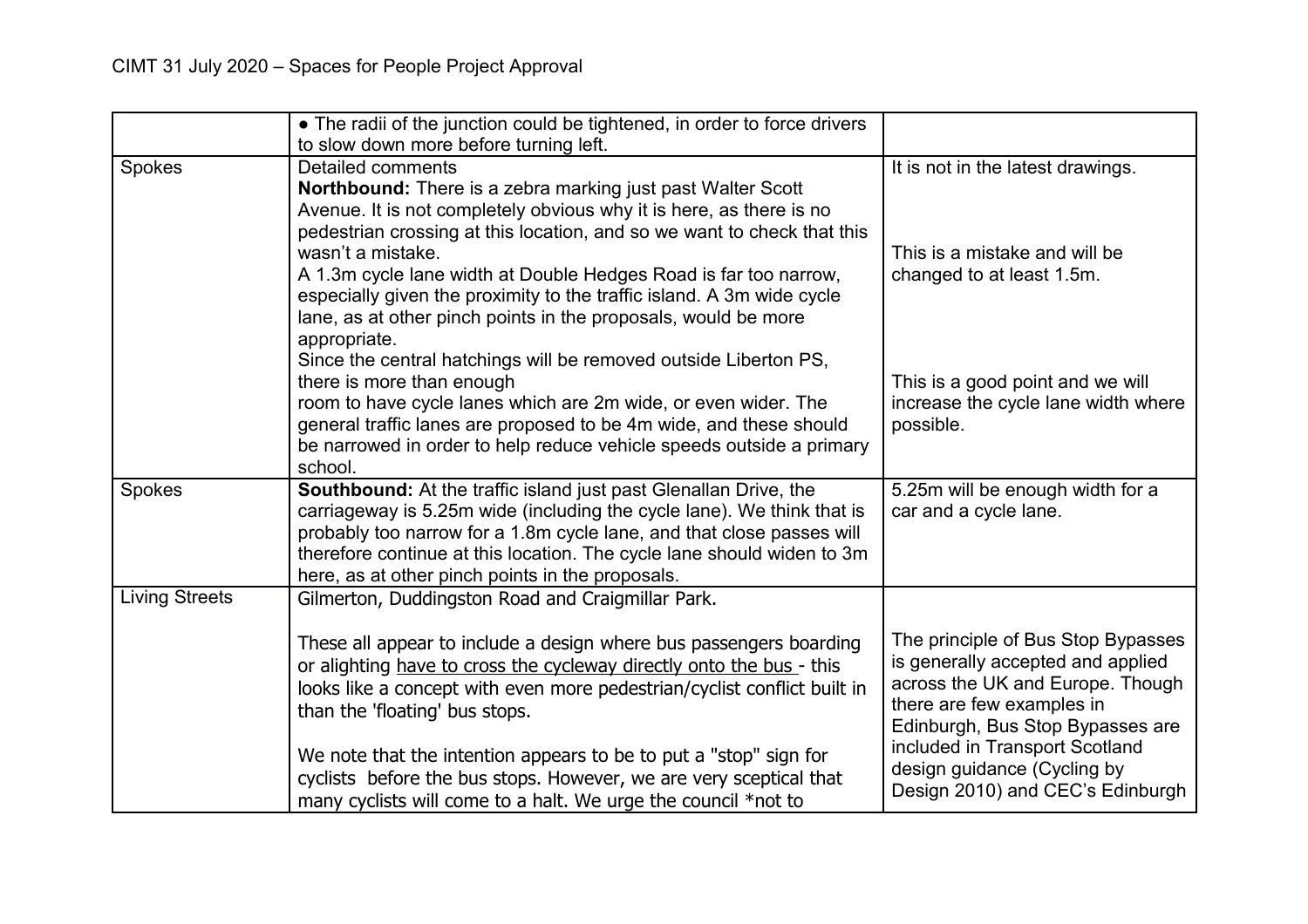|                       | introduce untested infrastructure which may disadvantage<br>pedestrians* - especially those who are old, frail or have poor<br>eyesight. An Equality Impact Assessment is also needed before this<br>kind of thing can be installed.<br>We are sorry to see apparently more proposals to remove bus stops<br>and bus lanes.<br>We note that it is planned to remove a number of guardrails which<br>we support; but will other street clutter be removed? Or only 'clutter'<br>like quard rails which affect cyclists?                                                                                                                          | <b>Street Design Guidance. The</b><br>design of Bus Stop Bypasses on<br>this scheme will be subject to a<br>Road Safety Audit prior to delivery<br>and will include clear markings to<br>cyclists to give way to people<br>embarking/ alighting buses.<br>We will aim to streamline all street<br>clutter and facilitate safe travel for<br>all. |
|-----------------------|-------------------------------------------------------------------------------------------------------------------------------------------------------------------------------------------------------------------------------------------------------------------------------------------------------------------------------------------------------------------------------------------------------------------------------------------------------------------------------------------------------------------------------------------------------------------------------------------------------------------------------------------------|--------------------------------------------------------------------------------------------------------------------------------------------------------------------------------------------------------------------------------------------------------------------------------------------------------------------------------------------------|
| <b>Living Streets</b> | We support improvements to cycling infrastructure which encourages<br>cycling and reduces motor traffic, so long as it is not detrimental to<br>the actual and potential walking environment. Organisations like<br>Spokes have rightly been very clear that new space for cycling must<br>come from space for motor vehicles, rather than for walking. We<br>therefore wish to record our support for the overall programme.<br>However, we have two significant qualifications.                                                                                                                                                               |                                                                                                                                                                                                                                                                                                                                                  |
|                       | <b>Pedestrian improvements</b>                                                                                                                                                                                                                                                                                                                                                                                                                                                                                                                                                                                                                  |                                                                                                                                                                                                                                                                                                                                                  |
|                       | It is hard to see *any* improvements for people walking in these<br>schemes? While general pavement widening may be difficult to<br>achieve simultaneously with installation of cycle lanes, this should be<br>a priority where pavements are especially narrow (eg south side of<br>Ferry Road). We would expect to see at least significant efforts to<br>remove pavement clutter such as signage poles and guard rails and<br>simple measures such as cutting back hedges, sweeps of roadworks<br>debris (traffic cones, sandbags, etc.) We also want to priority for<br>pedestrians increased at all signalled junctions. Given that almost | Please note that segregated cycle<br>lanes will prevent people from<br>cycling on the pavement. The<br>scheme includes the removal of<br>guardrails at various locations.                                                                                                                                                                        |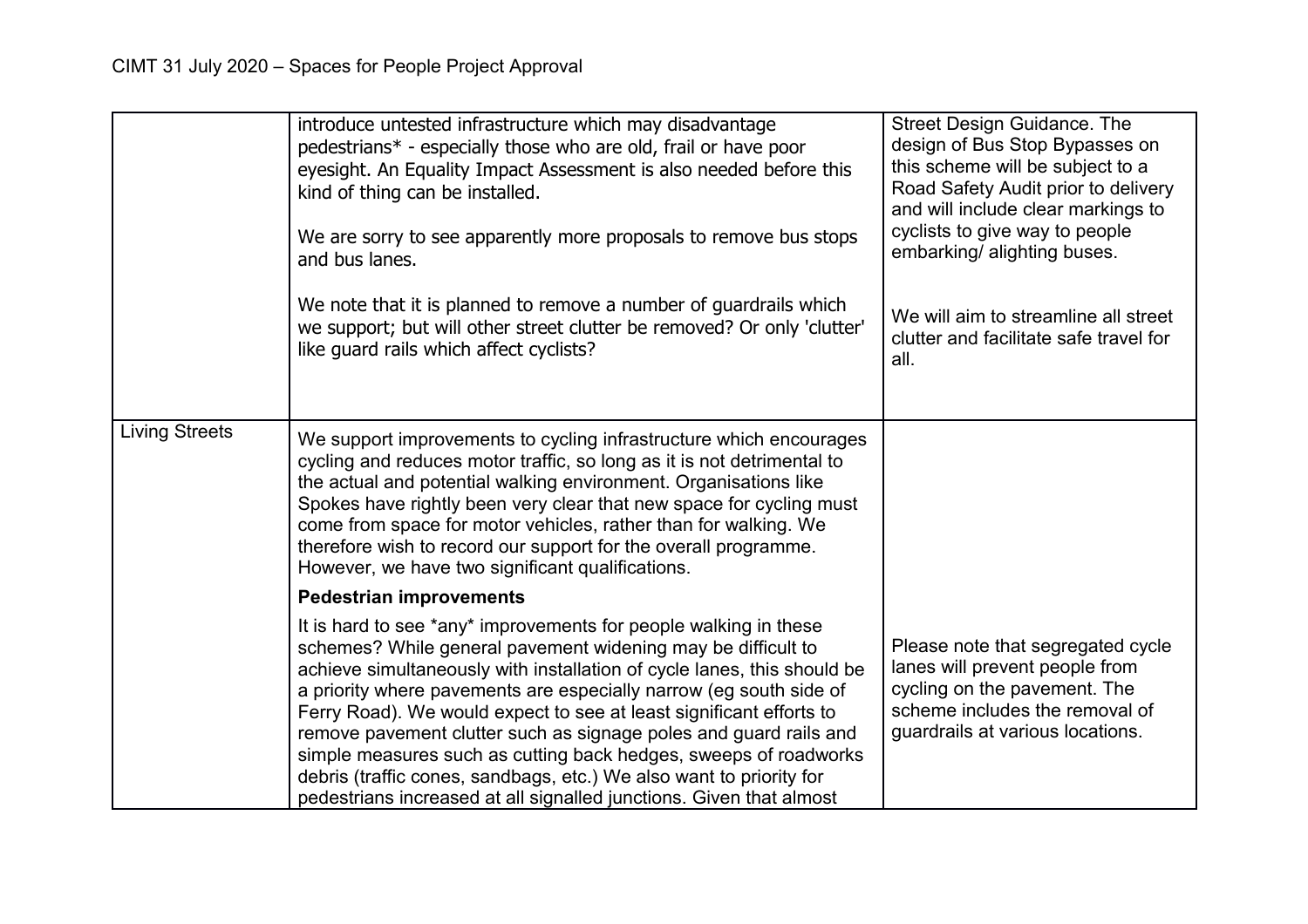| everyone is a pedestrian in their own neighbourhood, such measures<br>are also likely to increase local support for these schemes, including<br>among people who don't cycle.                                                                                                                                                                                                                                                                                                                                                                                                                              |                                                    |
|------------------------------------------------------------------------------------------------------------------------------------------------------------------------------------------------------------------------------------------------------------------------------------------------------------------------------------------------------------------------------------------------------------------------------------------------------------------------------------------------------------------------------------------------------------------------------------------------------------|----------------------------------------------------|
| <b>Floating Bus stops</b>                                                                                                                                                                                                                                                                                                                                                                                                                                                                                                                                                                                  |                                                    |
| We note that there are dozens of 'bus stop bypasses' or 'floating bus<br>stops' proposed in these cycle schemes, which route cyclists between<br>the bus stop and the pavement, rather than on the road. There<br>appear to be at least: 13 on Comiston Road, 10 on Ferry Road, 9 in<br>Wester Hailes, 7 on Meadow Place Road and 5 on Fountainbridge.                                                                                                                                                                                                                                                     | See response above regarding bus<br>stop bypasses. |
| As the Council's Active Travel team is well aware, the Living Streets<br>Edinburgh Group has never been happy with this design concept<br>which means that bus passengers boarding - and especially alighting<br>from - buses have to cross a cycle way and may therefore<br>unexpectedly encounter a cyclist, possibly travelling at considerable<br>speed. While we recognise the benefits for cyclists, this design can<br>only disadvantage bus users and pedestrians, especially older people<br>and blind people, many of whose representative organisations have<br>objected to the design concept. |                                                    |
| Living Streets Edinburgh did not object to the first Leith Walk<br>examples, on the understanding that a full monitoring and evaluation<br>was carried out. The Council eventually agreed to this in 2017 but<br>although we understand that this exercise has long been completed,<br>it has never been published. It is wholly inappropriate to use the<br>Covid19 pandemic and 'spaces for everyone' programme as the<br>means for the sudden mass installation of these controversial bus<br>stop designs at virtually no notice and with minimal consultation.                                        |                                                    |
| We therefore strongly oppose their inclusion in the Council's current<br>proposals. We suggest that instead, a much wider review exercise is<br>taken at a later date, to consider the use of floating bus stops in the<br>city strategically, once evaluation evidence is in the public domain.                                                                                                                                                                                                                                                                                                           |                                                    |